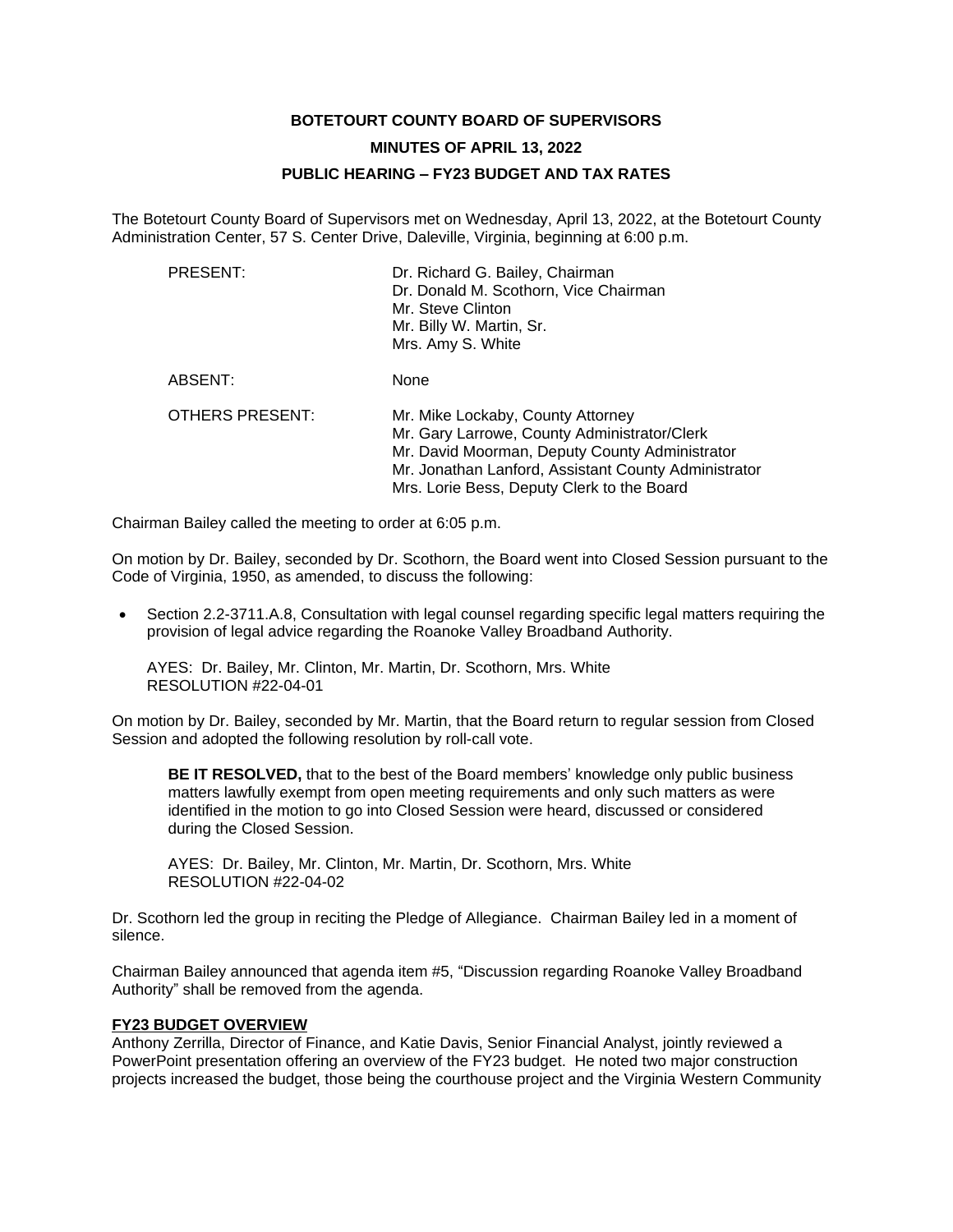college project. He also noted the allocation of Federal American Rescue Plan Act (ARPS) funds had an impact on the school budget and the County budget.

Some of the highlights of the presentation included:

- No tax rate increases
- Continued prioritization of public education and public safety
- Utilization of additional ARPA funding
- Projected increase in personal property and sales tax revenues, combined with relatively flat
- and/or decreasing in other local taxes
- State budget actions including compensation adjustments
- Increased debt service related to the VWCC expansion project and the courthouse renovation project
- Additional support for elections based on new election mandates by the State
- Inflationary increases for ongoing technology maintenance contracts and applications
- Addition of an IT Specialist to support growing technology needs
- Year 1 (of 2 years) cost for real estate reassessment
- Implementation of HR administration systems
- Conversion of part-time to full-time position in Treasurer's Office to prevent negative impact to collection rates
- Increase in contract cost for third-party audit services
- Continuation of emergency communications systems replacement planning and hiring of radio system administrator
- Additional Call Taker positions (2) to support Emergency Communications and allow more accessibility for emergency calls
- Ten replacement vehicles and necessary equipment to support functions of Sheriff's Office
- Additional Road Deputy
- Additional funding for safety and response equipment
- Replacement of K9 dog
- Increase in jail food costs due to higher inmate population and inflation
- Cloud storage/backup for recorded video of car cameras and increase in technology maintenance contracts
- Fuel inflationary increases
- Increase for Juvenile Detention Center based on agreement
- Increase for previously approved compensation adjustments to maintain competitiveness
- Addition of Fire & EMS field supervisors and training officer
- Fire/EMS staff vehicle replacement
- Increase funding contribution for the Mental Health Service Board
- Funding increase for the Local Health Department (mandated)
- Adjustments for Social Services based on funding formula from the State
- Total transfer for school operations in this draft budget = \$27,241,235 (Increase of \$800,000 from FY22)
- State funding for schools is assumed at this time, as a final decision has not been made by the General Assembly
- Additional support for Virginia Western Community College CCAP Program and for Dabney S. Lancaster Community College
- Additional debt service for the construction of a new courthouse, and VWCC expansion project at **Greenfield**
- A 5% employee compensation adjustment, in line with the mandated amount by the State
- Funding for capital projects (further outlined in CIP section)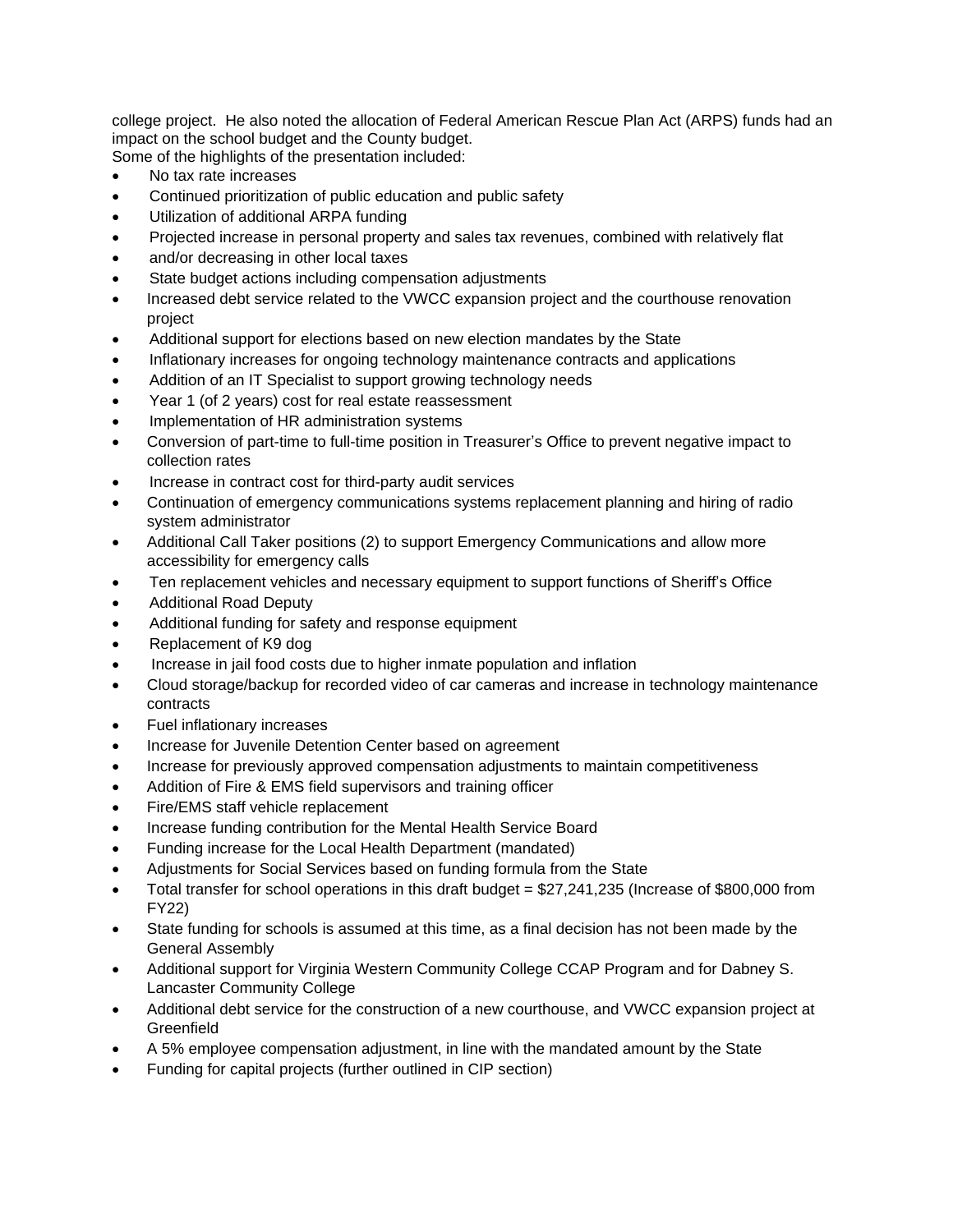| <b>Capital Project Category</b>    | <b>FY23</b>     | <b>FY24</b> | <b>FY25</b>              | <b>FY26</b>     | <b>FY27</b>     | <b>Total</b> |
|------------------------------------|-----------------|-------------|--------------------------|-----------------|-----------------|--------------|
| Parks, Recreation, Cultural        | 183.828         | 801,165     | 535,000                  | 270,000         | 390,000         | 2,179,993    |
| General Government                 | 86,000          |             | $\overline{\phantom{a}}$ | -               |                 | 86,000       |
| Maintenance                        | 473,100         | 1.103.200   | 722,900                  | 780,000         | 500,000         | 3,579,200    |
| Community and Economic Development | 365,000         | 475,000     | 800,000                  | 725,000         | 220,000         | 2,585,000    |
| Waste Management                   | 10.000          | 60,000      | 20,000                   | 10.000          | 10.000          | 110,000      |
| Fire & EMS                         | 271,750         | 288,000     | 78,000                   | 78,000          | 78,000          | 793,750      |
| Library                            | 320,000         | 165,000     | 465,000                  | 75,000          | 15,000          | 1,040,000    |
| <b>Technology Services</b>         | 36,000          | 252,000     | 277,000                  | 162,000         | 32,000          | 759,000      |
| <b>TOTAL</b>                       | 1,745,678<br>\$ | \$3,144,365 | 2,897,900                | 2,100,000<br>S. | 1,245,000<br>S. | \$11,132,943 |

Mr. Zerrilla reminded the Board the School budget, County budget, and tax rates would be included on the April 26 agenda for consideration to approve.

Chairman Bailey and Board members thanked Mr. Zerrilla, Ms. Davis, and the Budget Task Force for their work over the past six months to develop the budget. He reminded everyone that the state budget is not yet finalized.

#### **PUBLIC HEARINGS**

#### PUBLIC HEARING ON THE FY23 BOTETOURT COUNTY GENERAL AND SCHOOL BUDGET, AS ADVERTISED

Chairman Bailey asked Jonathan Russ, School Superintendent, if he had any comments for the Board. Dr. Russ thanked Mr. Zerrilla and Ms. Davis for their presentation and everyone for the work involved in developing the budget. He noted the proposed amount for the school budget is \$568,000 less than was requested and he understands the state budget isn't finalized yet. He reminded the Board that the school division has its own budget needs, and he appreciated their support and consideration.

Chairman Bailey asked Ms. Davis to review the CIP items again. After the review, he noted the majority of the County budget is designated for education (35%) and public safety (29%).

Chairman Bailey opened the public hearing.

Brenda Bartee, 170 Beamer Lane, stated as a long-standing resident of Botetourt County she has a vested interest in the County and the school division. She noted her children, grandchildren, and great-grandchildren have and are attending Botetourt County Public Schools, and she is a 30-year employee of the school division, as well. She emphasized school employees need to receive the 5% raise. She explained some staff salaries were increased in January to meet the minimum wage requirement but the division is competing with fast food places who are paying more. She stated principals are in the kitchens cooking for students because there are not enough cafeteria staff. She stated the school division is experiencing staff shortages for bus drivers, cafeteria works, and substitutes. She encouraged the Board to support the education of our children. She thanked the Board for hearing her comments.

Hearing no other citizens wishing to speak, Chairman Bailey declared the public hearing closed.

PUBLIC HEARING ON PROPOSED TAX RATES FOR THE FY23 YEAR, AS ADVERTISED. Chairman Bailey opened the public hearing. There were no citizens wishing to speak. Chairman Bailey closed the public hearing.

## **OTHER BUSINESS DISCUSSION REGARDING ROANOKE VALLEY BROADBAND AUTHORITY**

This item was removed from the agenda at the beginning of the meeting.